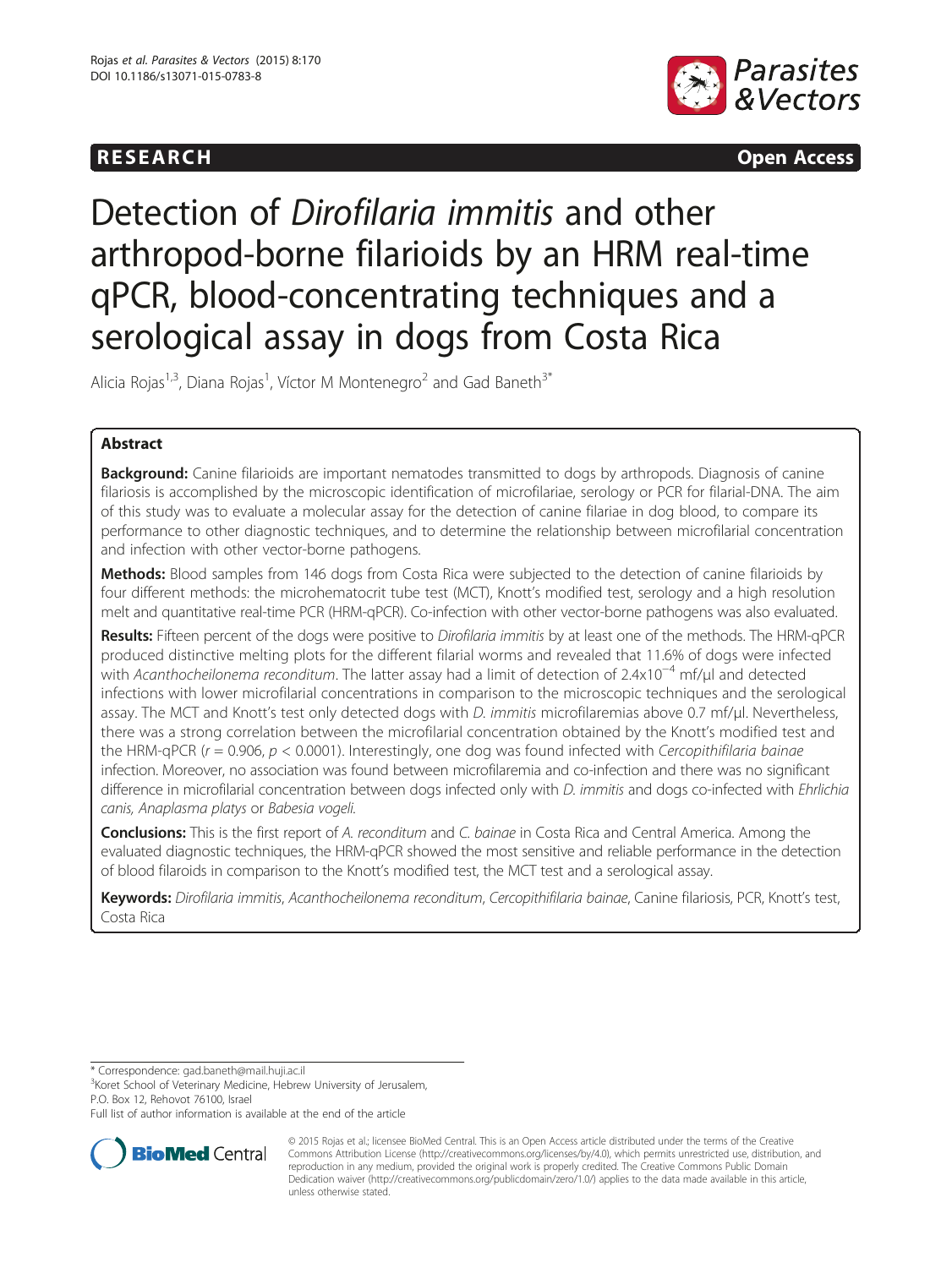## Background

Canine arthropod-borne filarioids include nematodes of the superfamily Filarioidea which are transmitted by arthropods such as mosquitos, fleas, lice and ticks [\[1](#page-8-0)]. Dirofilaria immitis, D. repens, Acanthocheilonema reconditum, Onchocerca lupi and Thelazia callipaeda are among the most important species that affect dogs. Animals infected with these parasites may remain asymptomatic or suffer from subcutaneous abnormalities, formation of nodules in subcutaneous tissues or life-threatening pathologies that include cardiovascular complications [\[2\]](#page-8-0).

The distribution of canine filarioids depends on the presence of the vector, climate conditions (such as temperature, relative humidity and precipitation), density of human population and the presence of other canid populations that serve as reservoirs for these filarioids [[3](#page-8-0)]. In the case of Costa Rica, D. immitis is the only canine filarioid reported to date. In 2009, a seroprevalence study of 84 owned dogs revealed that 2.3% were infected with heartworm [\[4](#page-8-0)]. In addition, seven cases of human dirofilarosis have been reported in Costa Rica since 1984 [[5-9\]](#page-8-0).

The diagnosis of canine filarosis in clinical laboratories can be accomplished by the identification of microfilariae, serology or PCR for filarial DNA from the dog's blood. The gold standard of filarial detection has been the modified Knott's test, which relies on the observer's expertise and ability to morphologically identify microfilariae concentrated from the blood [\[10\]](#page-8-0). Serological diagnosis of D. immits is based on the detection of a female adult antigen, and has been applied for clinical purposes and in epidemiological studies [\[11\]](#page-8-0); however, it restricts detection only to *D. immitis*, disregarding other canine filarioids. Molecular detection techniques have been designed to detect different genetic loci that identify canine filarioids in general or certain species with high sensitivity and specificity [\[12-15\]](#page-8-0). Nevertheless, none of previous studies have compared the validity of the Knott's test to all the other diagnostic methods included in this study.

The purpose of this study was to evaluate infection of canine filarioids by two blood-concentrating techniques (Knott's modified test and the Microcapillary test), a serological assay and a novel quantitative HRM real-time qPCR; to compare the performance of the tests; and to determine the relationship between microfilarial concentration and co-infection with other vector-borne pathogens, demographic data and PCV values.

## Methods

## Animals and sample collection

One hundred and forty six blood samples from dogs were obtained from the Costa Rican regions of San Ramón, Alajuela (Costa Rica's Central Valley, elevation 1060 m); Kéköldi, Limón (The Atlantic coast, elevation 169 m); Liberia, Guanacaste (Pacific coast, elevation 142 m) and

Chomes, Puntarenas (Pacific Coast, elevation 8 m), during the rainy season (May to November) of 2012 as a part of a previous study [\[16](#page-8-0)]. The regions were chosen because they represented different geophysical and climate conditions. A questionnaire was filled for each animal with information regarding sex and age. Blood was obtained from the cephalic vein and collected in EDTA and serum tubes. The samples were transported at 4°C to the laboratory. After allowing blood to clot, sera were separated by centrifugation and stored at −20°C until further analysis. The packed cell volume (PCV) of each dog was measured by glass microcapillary centrifugation from EDTA blood samples. Dogs were divided into three groups according to their PCV value: group 1 (PCV: 7- 24%), group 2 (PCV: 25-34%) and group 3 (PCV: 35-50%). The study was approved by the Inter-Institutional Committee for the Care and Use of Animals (CICUA), Universidad de Costa Rica.

#### Microcapillary test (MCT)

EDTA blood samples were centrifuged in microhematocrit tubes and the buffy coat was analyzed for the presence of microfilariae by light microscopy at 100 and 400 magnifications. The number of microfilariae was recorded for each sample, as described elsewhere [\[17\]](#page-8-0).

## Knott's modified test

Knott's modified test was performed with EDTA blood samples from dogs as described by Castillo and Guerrero [[18\]](#page-8-0) with the following modifications. Briefly, 0.5 ml of EDTA blood was added to 4.5 ml of 2% formalin, mixed by inversion and centrifuged at  $3000 \times g$  for 5 minutes. The volume of supernatant was measured for each sample and later discarded. The sediment was mixed with 35 μl of 0.1% methylene blue and 20 μl of this mixture were observed by a light microscope at  $100 \times$  and  $400 \times$ magnifications. No morphometric distinction was made between microfilariae of different species. The number of microfilariae per microliter (mf/μl) was calculated according to the following formula:

$$
mF/\mu l = \frac{\mu F \ observed \times \{[(V_{blood} + V_{formation}) - V_{supermatant}]} + V_{methylene_{blue}}\}}{V_{sample} \times V_{blood}}
$$

## Serological examination

The commercial kit VetScan® Canine Heartworm Rapid Test (Abaxis Inc, Union City, CA) was employed for the detection of *D. immitis*. This rapid assay detects circulating D. immitis female adult antigen in sera and the manufacturer declares a sensitivity and specificity of 98% and 100%, respectively [[19\]](#page-8-0). The test was performed and its results were interpreted according to the manufacturer's instructions.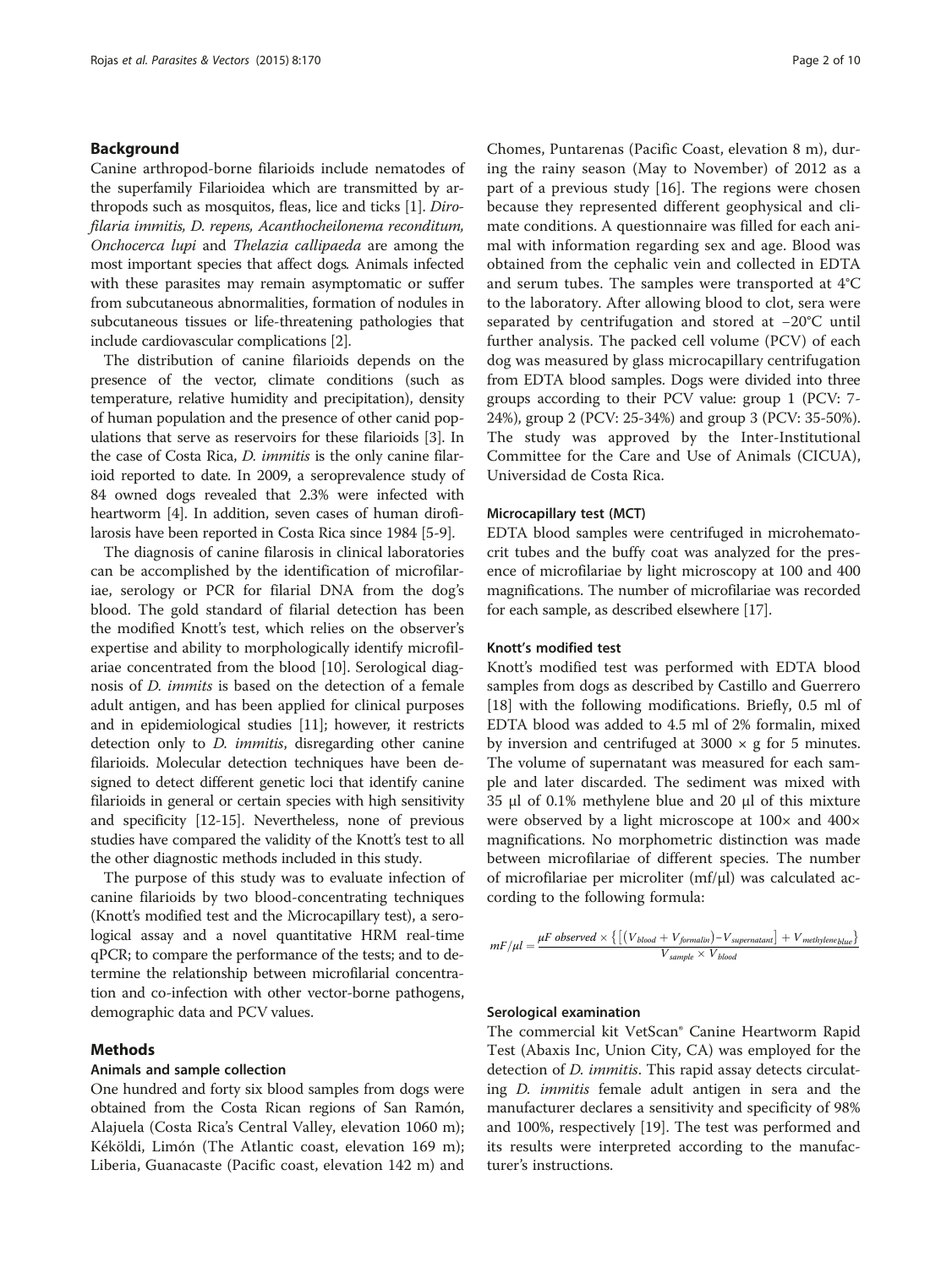#### DNA extraction from dog samples

DNA from EDTA blood samples was extracted with a commercial kit (Illustra Blood Genomic Prep Mini Spin Kit, GE Healthcare, Buckinghamshire, UK), following the manufacturer's instructions.

#### Screening for filaroid-DNA with HRM real-time PCR

A high resolution melt (HRM) real-time PCR was performed using primers that target a partial sequence of the mitochondrial 12S gene of filarioids of approximately 115 bp [[15\]](#page-8-0). Primers (F5′-TTTAAACCGAAAAAATA TTGACTGAC-3′ and R5′- AAAAACTAAACAATCAT ACATGTGCC-3′) were designed to detect D. immitis, Brugia malayi and B. pahangi [[15\]](#page-8-0) but they are also able to amplify the DNA of other filarial species. Three microliters of each DNA sample were diluted in a final volume of 20 μl with 10 μl of Maxima Hot Start PCR Master Mix (Thermo Fisher Scientific Inc., Surrey, UK), 4.4 μl sterile PCR grade water, 0.6 μl of SYTO-9 (Invitrogen, Carlsband, US) and 1 μl of each primer at 500 nM. The protocol was modified by performing an initial hold of 4 min at 95°C and 50 cycles of 5 s at 95°C, 15 s at 58°C and 10 s at 72°C. The melt curve was constructed from 60°C to 95°C with increments of 1°C/sec, followed by a hybridization step. An HRM curve was measured from 70 to 85°C at 0.1°C/sec. Reactions were performed with a Rotor Gene 6000™ cycler (Corbet, Sydney, AU). All runs included a non-template control (NTC) with PCR-grade water and DNA from a laboratory bred pathogen-free dog's blood sample. As positive controls, DNA extracted from blood samples with D. immitis and A. reconditum, from heavily infected dogs from Puntarenas and Guanacaste, Costa Rica, respectively, were used and run in each reaction. Additionally, DNA from D. repens-positive blood samples from Israel were employed for the standardization of the assay. All positive amplicons obtained in the study were confirmed by sequencing (described below).

#### Co-infection analysis

Specific PCR reactions for D. immitis and A. reconditum were performed to detect potential co-infection cases in the positive samples detected by the general filaroid HRM real-time PCR (described above). D. repens-detection was not tested due to reported absence of this filarioid in the Americas [\[20](#page-8-0)]. Accordingly, positive samples for A. reconditum were run in a HRM real-time PCR specific for *D. immitis*, and the positive samples for *D. immitis* were run in a HRM-real time PCR specific for A. reconditum.

Dirofilaria immitis detection was targeted using primers DI COI-F1 (5′- AGTGTAGAGGGTCAGCCT GAGTTA-3′) and DI COI-R1 (5′- ACAGGCACTGAC AATACCAAT-3′) [[12](#page-8-0)] at a concentration of 250 nM, which amplify a 200 bp fragment of the cytochrome oxidase (cox1) gene of D. immitis. The conditions consisted of an initial hold of 4 min at 95°C and 50 cycles of 15 sec at 95°C, 30 sec at 59°C and 5 sec at 72°C. The melt curve went from 60°C to 95°C with a raise of 1°C/1 sec, followed by a hybridization step from 90°C to 50°C. Finally, an HRM curve was performed from 70°C to 82°C, with an increment of 0.1°C/sec. Each run included a nontemplate control with PCR grade water, a negative control and a positive control of D. immitis.

The HRM real-time PCR for A. reconditum-DNA was carried out using primers AR COI-F1 (5′- AGTGTTG AGGGACAGCCAGAATTG-3′) and AR COI-R1 (5′-C CAAAACTGGAACAGACAAAACAAGC-3′) at a concentration of 500 nM, which amplify a 200 bp fragment of the cytochrome oxidase (cox1) gene of A. reconditum. The conditions consisted of an initial hold of 4 min at 95°C and 50 cycles of 15 sec at 95°C, 30 sec at 59°C and 5 sec at 72°C. The melt curve went from 60°C to 95°C with a raise of 1°C/1 sec, followed by a hybridization step from 90°C to 50°C. Finally, an HRM curve was performed from 70°C to 85°C, with an increment of  $0.1^{\circ}$ C/sec.

## Quantitative HRM real-time PCR (HRM-qPCR) for D. immitis

A standard curve for the absolute quantification of D. immitis by HRM-qPCR was developed. Accordingly, a serial dilution of the DNA extracted from the blood of a D. immitis-infected dog with known microfilariae concentration (14.33 D. immitis mf/μl of blood, determined twice by the Knott's modified test) was used as standard points for the curve. This quantitative real-time PCR targets the mitochondrial 12S gene of filarial species with conditions and reaction volumes as described above. Thus, three-fold serial dilutions of the DNA-positive control were prepared in sterile PCR grade water (Sigma, St. Louis, USA). The serial dilutions ranged from  $1.4x10<sup>1</sup>$  to  $8.1x10<sup>-6</sup>$  mf/ $\mu$ L. All the points of the standard curve (11 in total) were analyzed by triplicate. The standard curve was prepared with a logarithm of mf/μl versus the threshold cycle (Ct) values. The slope, intercept, efficiency and  $R^2$  values from this curve were obtained.

All the positive samples for *D. immitis* were quantified with the standard curve. The estimated microfilarial concentration (mf/μl) was calculated by the interpolation of the Ct value of each sample to the standard curve equation. In order to normalize the variations within and between PCR runs, a correction factor was calculated. The correction factor of each run was obtained with the division of the Ct of the standard point obtained in the standard curve and the Ct of the same point in each run for the sample analysis. Then, the Ct of each sample was corrected by the multiplication of the correction factor against each sample Ct value.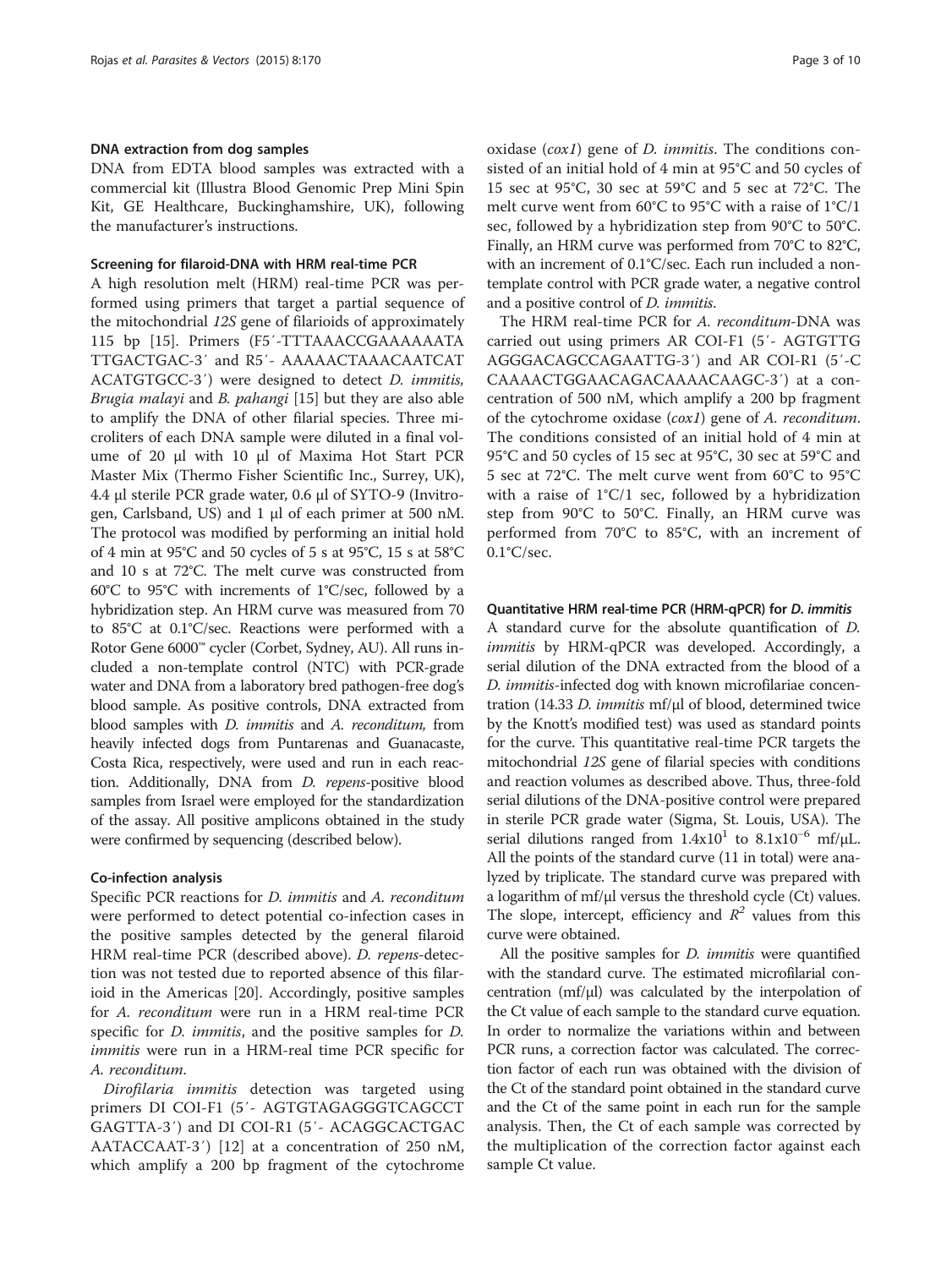#### DNA sequencing

Positive DNA amplicons were purified (EXO-Sap, New England Biolabs Inc., Ipswich, MA, USA) and subsequently sequenced using the BigDye Terminator cycle sequencing chemistry from Applied Biosystems ABI3700 DNA Analyzer, and the ABI's Data Collection and Sequence Analysis software (ABI, Carlsbad, US). Samples were identified when the sequence of the amplicon indicated that the closest GenBank accession was at least 97% identical to the identified species. The data was analyzed with the Chromas Lite Version 2.01 software and compared to database available from GenBank using BLASTn 2.2.26 program (<http://www.ncbi.nlm.nih.gov/BLAST>).

### Statistical analysis

Infection rates (%) of canine filarioids were expressed with confidence intervals of 95%. To estimate the potential association between nominal variables, the Chi-square or Fisher's exact tests were applied, according to the sample size. A two-tailed T-test was employed to evaluate differences between microfilarial concentrations in dogs infected only with *D. immitis* and those co-infected with Babesia vogeli, Hepatozoon canis, Ehrlichia canis or Anaplasma platys [\[16\]](#page-8-0), and to evaluate the difference in microfilarial concentration and PCV values. A two-tailed Pearson correlation test and a linear regression test were performed to evaluate the correlation between the microfilarial concentration obtained by the Knott's modified test and the HRM real-time qPCR. A paired two-tailed T-test was employed to compare the mean microfilarial concentration of D. immitis obtained by the Knott's modified test and the HRM real-time qPCR. Additionally, Cohen's kappa coefficient was calculated to determine the agreement in the detection of cases of D. immitis-infection between the four diagnostic tests employed. The statistical tests were analyzed under the hypothesis of null independence. Significance was determined with  $p < 0.05$ . The Bonferroni correction was applied in cases where multiple comparisons were performed. Statistical analyses were performed using the IBM SPSS Statistics 20.0 software.

#### Results

## Microcapillary test (MCT)

A total of 8.9% (13/146; 95% C.I.:5.0-14.4%) of the blood samples were positive to filarioids by the MCT (Additional file [1:](#page-7-0) Table S1). The MCT did not distinguish between microfilariae species. All positive dogs were from the region of Chomes, Puntarenas.

#### Knott's modified test

Seventeen percent (25/146, 95% C.I.: 11.4-24.2%) of the dogs were found to harbor microfilariae by this test. This test was not employed to distinguish between microfilariae species. All of the microfilariae were found in dogs from Chomes, Kéköldi and San Ramón (Additional file [1](#page-7-0): Table S1). The average number of microfilariae ranged from 0.05 to 22.7 mf/μl. The dogs from Chomes presented the highest microfilaremia compared to the other two locations (Fisher's exact test,  $p < 0.001$ ).

#### Serological assay

Eleven percent of the samples (16/146, 95% C.I.: 6.4-17.2%) were positive for *D. immitis* antigen (Additional file [1](#page-7-0): Table S1). Additionally, two samples were classified as inconclusive according to the interpretation of the results as classified by the manufacturer.

## Molecular methods

The HRM real-time PCR screening revealed that 22.6% of the dogs (33/146, 95% C.I.: 16.1-30.2%) were positive for filarioid DNA. Of these, 51.5% (17/33, 95% C.I.: 33.5- 69.2%) were identified as D. immitis and 48.5% (16/33. 95% C.I.: 30.8-66.5%) as A. reconditum according to their DNA sequences. Moreover, A. reconditum and Dirofilaria spp. produced clearly distinct HRM curves (Figure [1\)](#page-4-0). The GenBank accession numbers with the closest match and identity percentages for *D. immitis* DNA sequences were FN391554.1 (97%) and HQ540423.1 (100%), and for A. reconditum JF461460.1 (97%).

No cases of dog co-infection with D. immitis and A. reconditum were revealed by the specific HRM realtime PCRs.

One dog with a positive result in the HRM real-time PCR screening for filarioids presented a low quality inconclusive sequence with the closest match to a dermal filarioid. Therefore, skin scrapes and conjunctival swabs of this dog obtained from a previous study [\[16](#page-8-0)] were submitted to the Dipartamento di Medicina Veterinaria, Università degli Studi di Bari, in Italy, for additional testing. PCR for the detection of the genes 12S and cox1 of Cercopithifilaria sp. was performed on these samples and revealed the presence of Cercopithifilaria bainae (100% identity to GenBank accession numbers JF461461 and JF461457 for 12S and cox1 genes, respectively).

#### Quantification of D. immitis by the HRM real-time PCR

The standard curve for the quantification of *D. immitis* is shown in the Additional file [2](#page-8-0): Figure S1. The curve had an efficiency of 96%,  $R^2$  = 0.985 and a limit of detection of  $2.4 \times 10^{-4}$  mf/µl. The microfilaremia of the dogs ranged from  $6.6\times10^{-6}$  to 34.2 mf/µl. Three dogs presented lower microfilaremia than the lowest concentration in the curve. Additionally, two dogs had higher microfilaremia than the highest point of the standard curve. The concentrations of these samples were calculated by the extrapolation of the curve assuming linearity, and, thus should be considered as estimated values. The assay's detection limit was  $2.4 \times 10^{-4}$  mf/µl.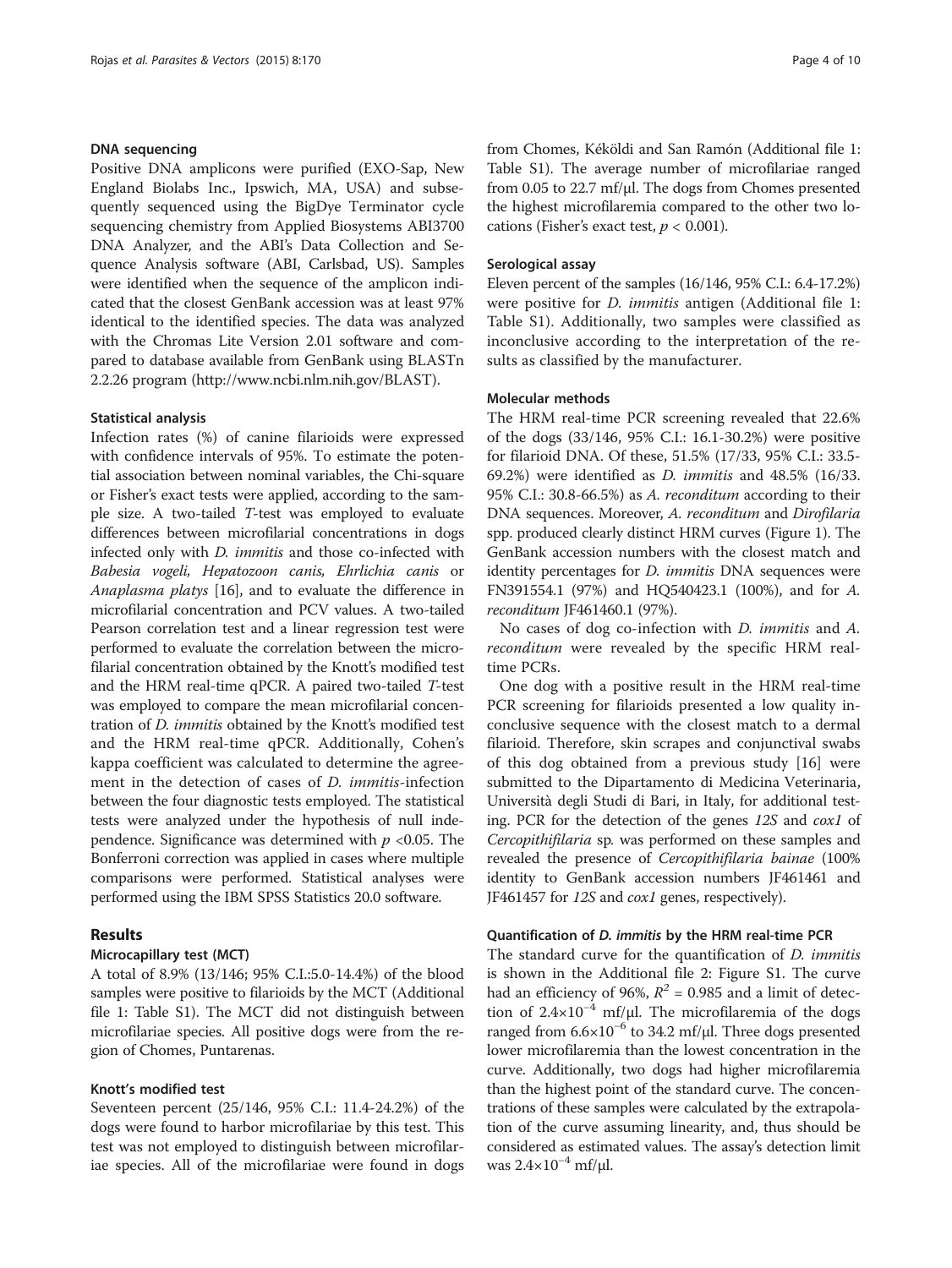<span id="page-4-0"></span>

## Evaluation of method performance

Filaroids were detected in 24.0% (35/146, 95% C.I.: 17.3- 31.7%) of the dogs by putting together results from all of the employed methods. The HRM real-time qPCR detected 94.3% (33/35, 95% C.I.: 80.8-99.3%) of the total positives, whereas the MCT, the Knott's test and the serological assay detected 37.1% (13/35, 95% C.I.: 21.5-55.1%), 71.4% (25/35, 95% C.I.: 53.7-85.7%) and 45.7% (16/35, 95% C.I.: 28.8/63.4%), respectively.

Dirofilaria immitis was identified by the HRM realtime PCR and the serological assay in 15.10% (22/146, 95% C.I.: 9.7-22.0%) of the samples. The HRM real-time PCR detected 77.3% (17/22, 95% C.I.: 54.6-92.2%) and the serological assay 72.7% (16/22, 95% C.I.: 49.8-89.3) of the D. immitis-positive dogs (Table 1). Five samples were detected only by the serological assay and 6 only by the HRM real-time PCR. There was a moderate statistical agreement in the detection of D. immitis by the HRM real-time PCR and the Knott's and microcapillary tests (all  $\kappa > 0.522$ , all  $p < 0.005$ ), and perfect agreement between Knott's test and the microcapillary test ( $\kappa = 0.91$ ,  $p < 0.0001$ ). However, there was no agreement in the detection of dirofilariosis cases by the serological assay and

Table 1 Comparative detection of Dirofilaria immitis by different diagnostic assays

| Diagnostic technique                              | Number of<br>positive dogs | % of all dogs positive<br>for Dirofilaria immitis<br>by PCR or serology |
|---------------------------------------------------|----------------------------|-------------------------------------------------------------------------|
| HRM real-time PCR with<br>sequencing and serology | 22                         | 100%                                                                    |
| HRM-PCR with sequencing                           | 17                         | 77%                                                                     |
| Serology                                          | 16                         | 73%                                                                     |
| <b>KMT</b>                                        | 13                         | 59%                                                                     |
| MCT                                               | 12                         | 54%                                                                     |

Dogs positive by HRM real-time PCR and DNA sequencing or by specific serology were considered as truly positive. The table compares how many of these truly positive dogs were also positive by the Knott's modified test (KMT) and the microcapillary test (MCT).

the HRM real-time PCR, Knott's and microcapillary tests (all  $\kappa$  < -0.09, all  $p > 0.12$ ).

The quantification of the microfilaremia level by the HRM-qPCR allowed the comparison of positive samples detected by other tests as well. Accordingly, the MCT and Knott's test only detected dogs with microfilaremias above 0.7 mf/μl revealed by the HRM-qPCR as positive and missed 4 dogs with lower concentrations of microfilariae (Figure [2\)](#page-5-0). However, three samples, detected as positive for microfilariae by the microscopic methods, were found negative by this molecular assay. The serological assay detected cases of dirofilarosis among samples of all microfilariae concentrations (Figure [2\)](#page-5-0), and 5 samples were only found serologically positive and negative by the techniques dependent on detection of microfilaremia (MCT, Knott's test and HRM-qPCR). The mean value of microfilariae/μl obtained by either the HRM-qPCR (6.94 ± 8.5 mf/ $\mu$ l) and/or the Knott's test (5.32  $\pm$  7.22 mf/ $\mu$ l) did not vary significantly (two-tailed Paired T-test, d.f.: 15, all  $p = 0.075$ ). Moreover, there was a strong positive correlation between the microfilarial concentration obtained by the Knott's modified test and the HRM real-time qPCR (two-tailed Pearson correlation test,  $r = 0.906$ ,  $p < 0.0001$ ) (Figure [3](#page-6-0)).

The real-time PCR identified filarioids that the other assays could not detect. Acanthocheilonema reconditum was correctly identified only by the real-time PCR and confirmed by sequencing in 11.0% (16/146, 95% C.I.: 6.4-17.2%) of the samples. In this regard, the serological assay, did not present cross reaction with this filarial sp.

## Co-infection with vector-borne hemopathogens and D. immitis

Sixty five percent (11/17, 95% C.I.: 38.3-85.8%) and 19% (3/16, 95% C.I.: 4.1-45.6%) of the dogs with molecularly detected-D. immitis (Table [2\)](#page-6-0) and A. reconditum, respectively, were co-infected with protozoal or bacterial vector-borne pathogens such as Babesia vogeli, Ehrlichia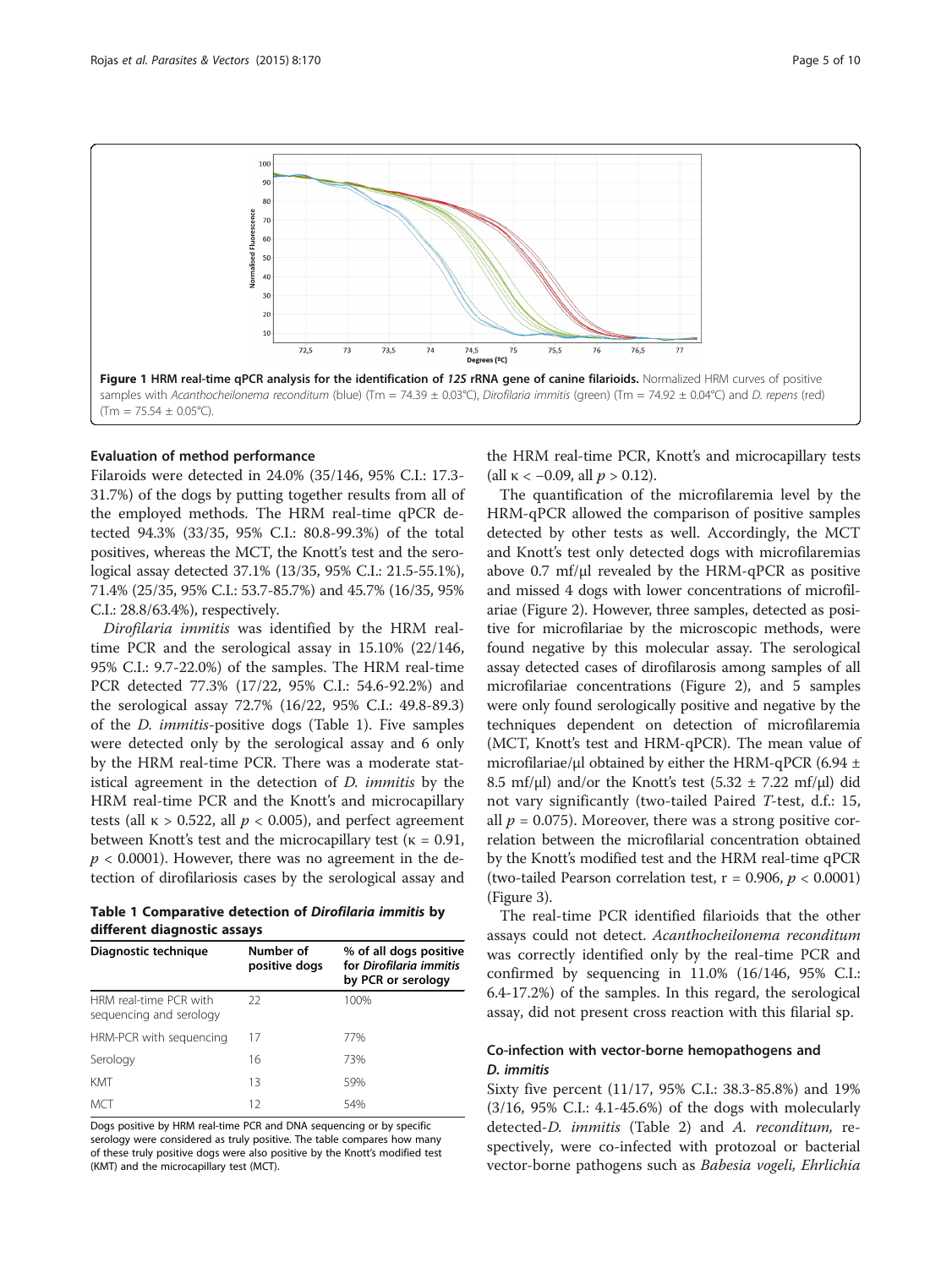<span id="page-5-0"></span>

canis and Anaplasma platys detected in our previous study [\[16](#page-8-0)]. There was no difference in microfilarial concentration between dogs with single infection with D. *immitis* (mean concentration:  $13.1 \pm 16.2$  mf/ $\mu$ l); and co-infected with the other hemopathogens (mean concentration:  $6.7 \pm 5.6$  mf/µl) (two-tailed T-test, T = 0.58, d.f. = 15,  $p = 0.238$ ). Noteworthy, the only dog in the study that presented co-infection with three pathogens (B. vogeli and A. platys), had the lowest microfilaremia  $(6.6\times10^{-6} \text{ mf/}\mu\text{L})$ .

## Association of location, age, sex and PCV values with detection of filarioids

The presence of filarioids according to the detection by the HRM real-time PCR, varied in regards to the location, sex, age and PCV value of the dogs (Additional file [3](#page-8-0): Table S2). The distribution of D. immitis and A. reconditum was significantly higher in Chomes and Kéköldi, respectively, than in the other sampled regions (Chi-square test  $p$ < 0.0001 for each location). With regard to age, 82% (14/17, 95% C.I.: 56.6-96.2%) of the cases with D. immitis occurred in dogs younger than 4 years, and 50% (8/16, 95% C.I.: 24.6-75.3%) of the dogs with A. reconditum were younger than 1 year. Infection with these filarioids was

observed in more males (29.5%; C.I. 95%: 18.6-39.5%) than females (17.6%; C.I. 95%: 95–28.8%). However, no significant differences were found between filarioid-infection and sex or age of the dogs (Chi-square test,  $p = 0.132$ ). Additionally, there was no significant difference between the PCV values of dogs with D. immitis or A. reconditum and the values of dogs negative for filarioids (two-tailed T-test  $p = 0.36$  and  $p = 0.26$ , respectively).

## **Discussion**

Canine filarioids are arthropod-borne pathogens that cause severe disease to dogs and potentially also to humans. The wide distribution of these parasites is attributed to the adaptation of their vectors to their final hosts and the environment, as well as to climate changes [[1\]](#page-8-0). This study describes the presence of A. reconditum and C. bainae in dogs from Costa Rica and Central America from the first time. Moreover, it compared the performance of three different methods employed currently in clinical practice and a novel HRM real-time qPCR for the detection of D. immitis.

Dirofilaria immitis was detected in 15% of the dogs sampled from Costa Rica by the combination of the HRM real-time PCR and a serological assay. The prevalence of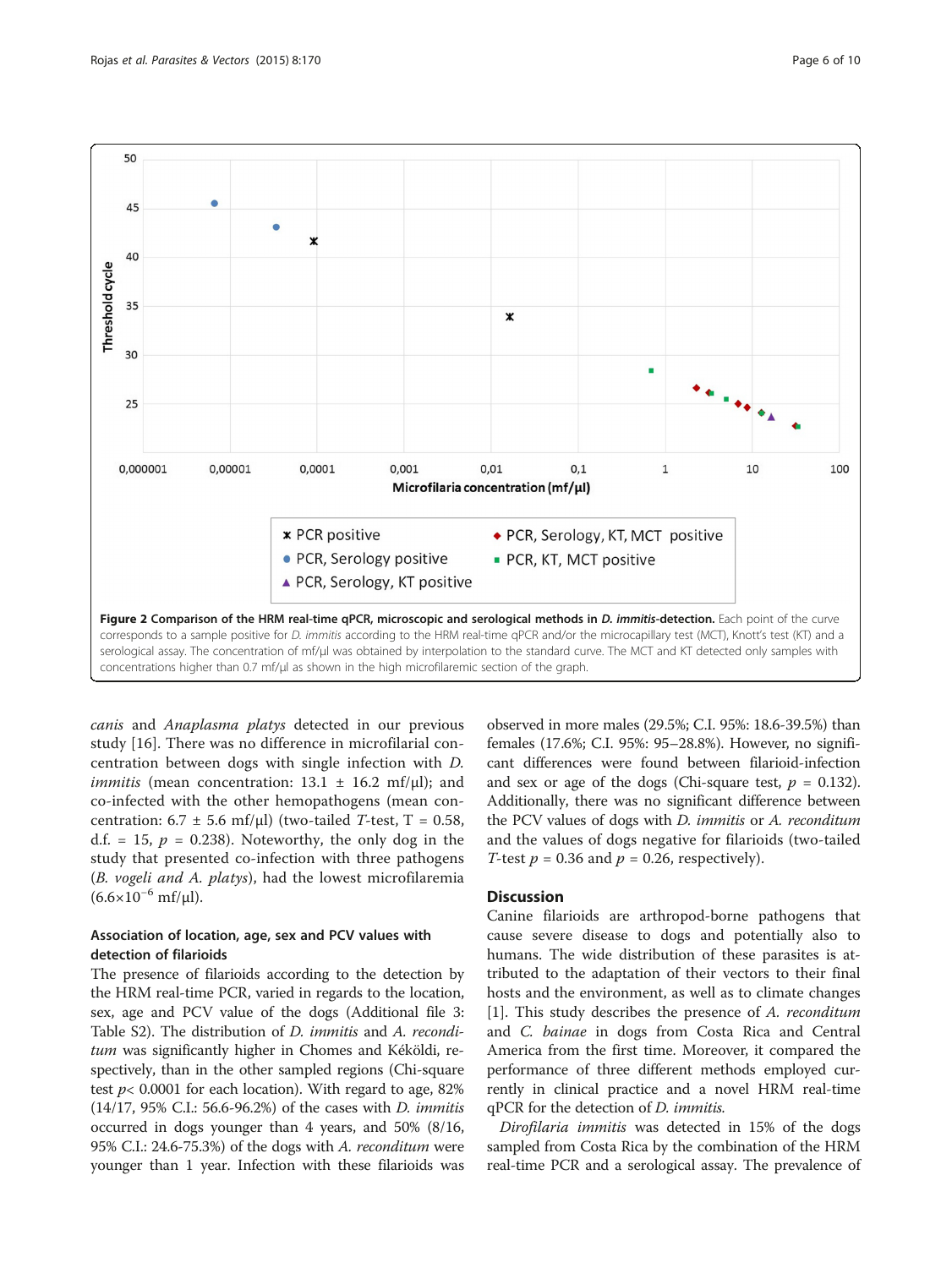<span id="page-6-0"></span>

D. immitis found in this study is higher than the 2.3% obtained in a previous serologic study from Costa Rica [[4](#page-8-0)]. The higher prevalence of infection found may be explained by the use of a combination of detection techniques including molecular and serological assays, and also by sampling regions of Costa Rica with a potentially higher abundance of this nematode. We found that the coastal region of Chomes is endemic for the parasite since 88% of the cases were from this area and those dogs also had the highest microfilaremias. This finding is in agreement with the increased distribution of this filarioid in

Table 2 Dirofilaria immitis-microfilarial concentration and co-infection with other vector-borne hemopathogens in dogs from Costa Rica

| Pathogens<br>detected                       | Number of dogs<br>infected by the<br>detected pathogens<br>(% of total number<br>of dogs) | Mean microfilaremia<br>numbers $\pm$ standard<br>deviation ( $mf/\mu$ I)* |
|---------------------------------------------|-------------------------------------------------------------------------------------------|---------------------------------------------------------------------------|
| Dirofilaria immitis only                    | $6(4.1\%)$                                                                                | $13.1 \pm 16.2$                                                           |
| D. <i>immitis</i> and<br>Anaplasma platys   | 1(0.7%)                                                                                   | 16.3                                                                      |
| D. <i>immitis</i> and<br>Fhrlichia canis    | $9(6.1\%)$                                                                                | $6.3 \pm 4.7$                                                             |
| D. immitis, A. platys<br>and Babesia vogeli | 1(0.7%)                                                                                   | $6.6 \times 10^{-6}$                                                      |
| Total                                       | 17 (11.6%)                                                                                | $9.0 \pm 10.6$                                                            |

The concentrations were calculated by quantitative HRM real-time qPCR. \*No statistical differences were found.

shorelines [[21](#page-8-0)]. A study performed on convenience samples of dogs from neighboring Nicaragua did not detect D. immitis by PCR [[22](#page-8-0)], however, serosurveys from the Caribbean and South America have described prevalence rates of infection that reach 74% [[20](#page-8-0)]. No other Dirofilaria spp. were detected by our molecular assay, even though microfilariae resembling D. repens were reported recently in dogs from Chile [\[2](#page-8-0)].

Acanthocheilonema reconditum was detected in 11% of the sampled dogs. Prevalence studies in the Americas have reported rates of infection that range from 0.1% to 22% in the United States [[23\]](#page-8-0) and Brazil [[24](#page-8-0)], respectively. The high prevalence of this filarioid in our study may be due to the widespread parasitism of A. reconditum's intermediate hosts (e.g. fleas and lice) among dog populations. Despite the fact that the pathogenicity of A. reconditum is low compared to other filarioids [[25\]](#page-8-0), the occurrence of this parasite should be highlighted since it constitutes an important differential diagnosis for D. immitis in studies of dogs employing morphological detection techniques.

The HRM real-time qPCR performed in the present study successfully quantified *D. immitis*-microfilariae and distinguished filarioids that were not detected by the other employed assays. Moreover, there was a strong correlation between the microfilarial concentration obtained by Knott's modified test and the current PCR (Figure 3). This can be explained by the use of a positive control quantified by Knott's test for preparing the standard curve of the HRM-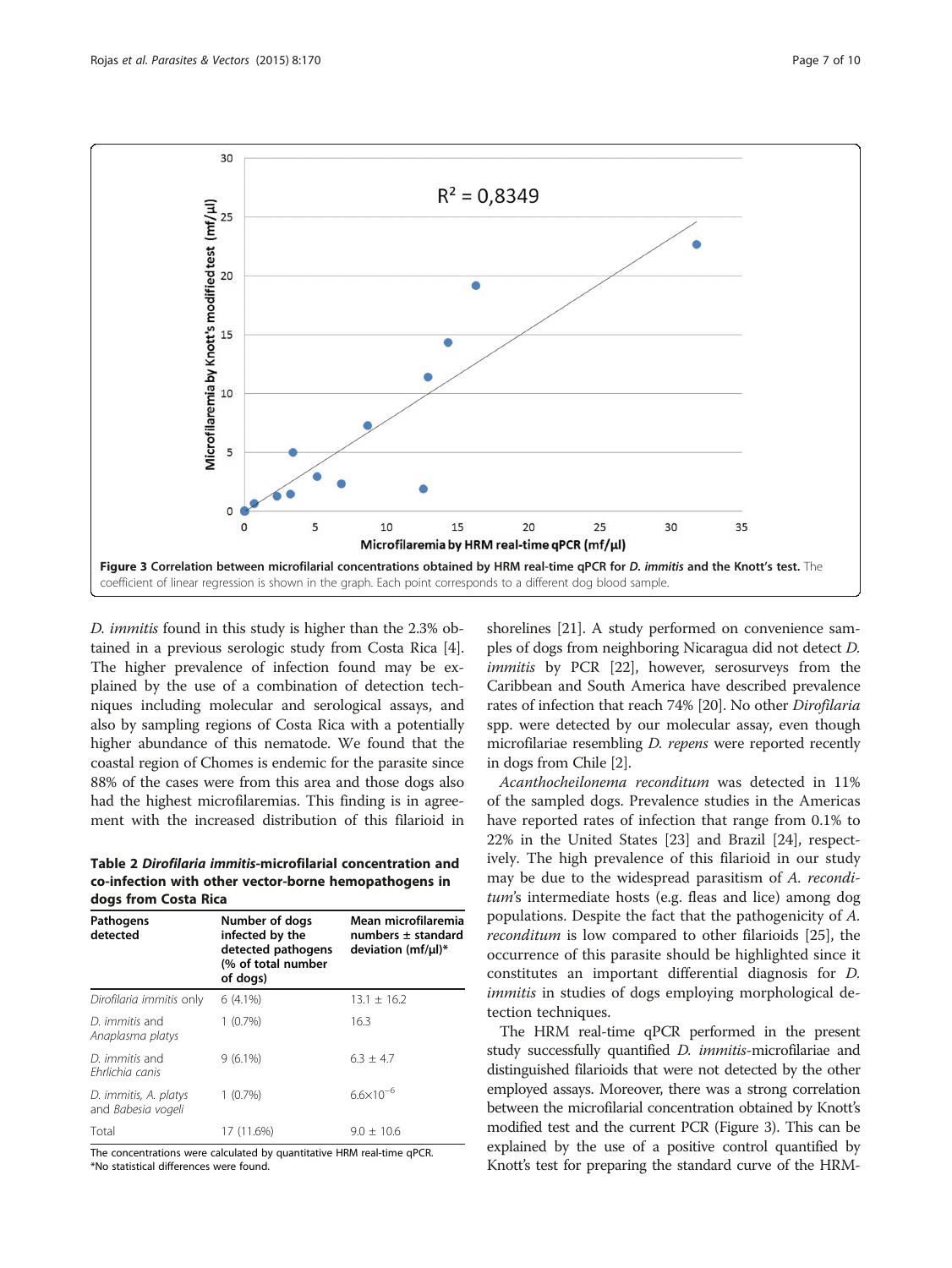<span id="page-7-0"></span>qPCR, as done in other qPCR protocols for detecting parasites [\[26\]](#page-8-0). These results show that, although the quantification of microfilariae by the assays were mostly similar, the qPCR had the advantage of detecting positive samples with lower microfilarial concentrations (Figure [2\)](#page-5-0). The molecular assay employed herein was able to detect cases with very low microfilaremia, which may occur during initial microfilaremia or following incomplete treatment [\[27](#page-8-0)].

A previously reported duplex quantitative real-time PCR for the detection of *D. immitis* and *D. repens* found a lower limit of detection  $(8.0\times10^{-6} \text{ mf/}\mu\text{l})$  than the present assay  $(2.4 \times 10^{-4} \text{ mf/}\mu\text{l})$  [\[14](#page-8-0)]. Nevertheless, the present method has the advantage of detecting other filarioids with a single pair of primers and separating them based on their HRM-curves, which makes it less laborious in the screening of large numbers of dogs. A limitation of our method was the use of a positive sample as the starting point of the standard curve. The latter required the extrapolation of microfilaremia values above the curve. Although challenging, a potential solution to this limitation is the isolation, quantification and DNA-extraction of higher number of microfilariae obtained from an *in vitro* culture [\[28\]](#page-8-0).

The microscopic assays, i.e. the MCT test and Knott's modified method, were useful in detecting more than half of the infected dogs with filarioids. The difficulty in the identification presented in this study relies on the observation of only one microfilaria in more than 40% of the preparations and in the epidemiological bias of being in a previously unknown A. reconditum region. In clinical practice, both microscopic methods depend on the observer's expertise to morphologically identify and classify microfilariae [[10](#page-8-0)]. Additionally, microscopic methods are known to have lower sensitivity for detection of microfilariae compared to molecular tools, as demonstrated in the present study, which makes the diagnosis of cases with low parasite burdens or dogs exposed to parasiticides more difficult [[29](#page-8-0)-[31](#page-8-0)]. The fact that the MCT detected mainly dogs with a high microfilaremia (Figure [2](#page-5-0)) could be due to the small amount of blood employed for this test. On the other hand, the Knott's test detected similar microfilarial concentration as the HRM-qPCR (Figure [3](#page-6-0)), but failed in the detection of four low-concentration positive samples (Figure [2](#page-5-0)). Moreover, three samples were detected as positive only by either MCT or Knott's test (HRM real-time PCR negative) possibly due to the presence of PCR-inhibitors, low DNA extraction-yield or missidentification of filarioids. The present study highlights the importance of proper identification of different filarial species especially in samples with low concentrations of microfilariae, and emphasizes the importance of the application of more than one screening technique for epidemiological studies.

Serological tests are the preferred method to diagnose D. *immitis* infection in clinical practice due to their high

sensitivity and simplicity [\[1](#page-8-0)]. Moreover, this assay detected D. immitis antigenemia in five dogs which were molecular and microscopically-negative. The latter are probably associated with occult infection in amicrofilaremic dogs as previously described [\[32\]](#page-8-0). The negative serological results in microfilarial-positive dogs may be due to a low female burden or previous adulticidal treatment [[33](#page-8-0)].

The agreement in the detection of *D. immitis-cases* in the HRM real-time PCR, Knott's modified test and the microcapillary test relies in the fact that these three assays detect circulating microfilariae. On the contrary, the serological assay did not statistically agree with molecular and microscopic methods since it detects circulating antigens present also in occult infection [\[31](#page-8-0)].

The majority of the dogs with *D. immitis* (65%) were co-infected with other vector-borne pathogens such as E. canis, A. platys and B. vogeli. This situation may worsen the dog's clinical manifestations and complicate the diagnosis and treatment [[34,35](#page-8-0)]. However, in our study co-infection was not found to alter the burden of infection of *D. immitis* as manifested by the microfilarial concentrations.

Cercopithifilaria bainae-infection was a surprising finding. This filarioid was first described from Brazil [[36](#page-9-0)] and has since been reported in clinical cases from Italy [[37\]](#page-9-0), Romania [[38\]](#page-9-0) and Portugal [[39](#page-9-0)]; and in ticks from Italy, Spain, Portugal, Greece, Brazil, Australia, Malaysia, South Africa and Pakistan [[40\]](#page-9-0). Our study constitutes the first report of this nematode in Costa Rica and Central America. The intermediate host of this nematode, the tick Rhipicephalus sanguineus [[41](#page-9-0)], was found in a third of the dogs included in this study [\[16](#page-8-0)]. Therefore, the screening of additional skin samples from other dogs in Costa Rica could better describe the real prevalence of C. bainae in this country.

#### Conclusions

The present study molecularly detected D. immitis, A. reconditum and C. bainae in dogs from Costa Rica. The latter two were detected for the first time in Costa Rica and Central America. Among the employed techniques to detect filarioids, the HRM real-time qPCR was the most sensitive and had the advantage of detecting and accurately discriminating the filarial species found in the dog's populations, in comparison with the Knott's test, microcapillary test and a serological assay. Therefore, the implementation of molecular techniques in the diagnosis of canine filarioids in the clinical practice should be recommended.

## Additional files

[Additional file 1: Table S1.](http://www.parasitesandvectors.com/content/supplementary/s13071-015-0783-8-s1.docx) Arthropod-borne helminth detection in dogs from Costa Rica according to diagnostic method and sampling location.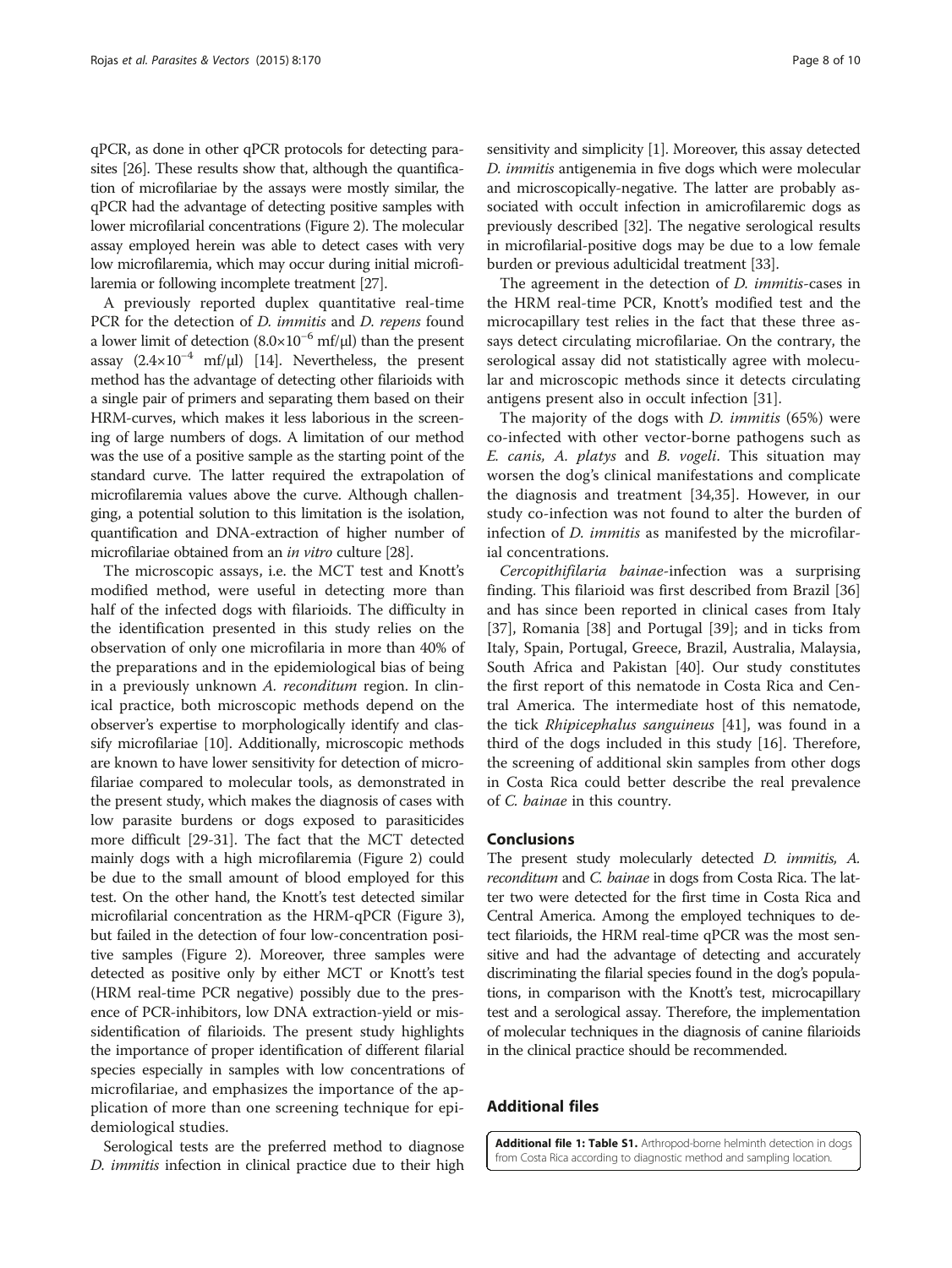<span id="page-8-0"></span>[Additional file 2: Figure S1.](http://www.parasitesandvectors.com/content/supplementary/s13071-015-0783-8-s2.jpg) Standard curve for the quantification of Dirofilaria immitis by an HRM real-time qPCR. The equation of the curve and R2 are shown in the graph.

[Additional file 3: Table S2.](http://www.parasitesandvectors.com/content/supplementary/s13071-015-0783-8-s3.docx) Canine filarioids distribution in Costa Rica according to demographic and clinical data. Demographic data of dogs include sampling location, sex and age. Packed cell volume (PCV) values are shown as percentages.

#### Competing interests

The authors declare that they have no competing interests.

#### Authors' contributions

AR, DR and GB participated in the study design. VM collected the dog samples, performed the MCT and the serological assay. AR and DR performed Knott's test and extracted DNA. AR performed the molecular assays. AR, DR and GB interpreted the results and helped to draft the manuscript. All authors read and approved the final manuscript.

#### Acknowledgements

The authors thank Prof. Domenico Otranto for his help in the analysis of Cercopithifilaria bainae samples and Prof. Dennis León for his assistance. The authors thank Abaxis Veterinary Diagnostics for the donation of the serological kits and Bayer Health Care-Animal Health Division for kindly supporting the publication of this manuscript in the framework of the 10<sup>th</sup> CVBD World Forum symposium.

#### Author details

<sup>1</sup>Departamento de Parasitología, Centro de Investigación en Enfermedades Tropicales, Facultad de Microbiología, Universidad de Costa Rica, P.O. Box 11501-2060, San José, Costa Rica. <sup>2</sup> Laboratorio de Parasitología, Escuela de Medicina Veterinaria, Universidad Nacional, P.O. Box 86–3000, Heredia, Costa Rica. <sup>3</sup> Koret School of Veterinary Medicine, Hebrew University of Jerusalem, P.O. Box 12, Rehovot 76100, Israel.

#### Received: 25 January 2015 Accepted: 6 March 2015 Published online: 23 March 2015

#### References

- 1. Otranto D, Dantas-Torres F, Brianti E, Traversa D, Petrić D, Genchi C, et al. Vector-borne helminths of dogs and humans in Europe. Parasit Vectors. 2013;6:16.
- 2. López J, Valiente-Echeverría F, Carrasco M, Mercado R, Abarca K. Identificación morfológica y molecular de filarias canina en una comunidad semi-rural de la Región Metropolitana de Chile. Rev Chilena Infectol. 2012;29:284–9.
- Brown HE, Harrington LC, Kaufman PE, McKay T, Bowman DD, Nelson CT, et al. Key factors influencing canine heartworm, Dirofilaria immitis, in the United States. Parasit Vectors. 2012;5:245.
- 4. Scorza AV, Duncan C, Miles L, Lappin MR. Prevalence of selected zoonotic and vector-borne agents in dogs and cats in Costa Rica. Vet Parasitol. 2011;183:178–83.
- 5. Beaver PC, Brenes R, Vargas Solano G. Zoonotic filaria in a subcutaneous artery of a child in Costa Rica. Am J Trop Med Hyg. 1984;33:583–5.
- 6. Brenes R, Beaver PC, Monge E, Zamora L. Pulmonary dirofilariasis in a Costa Rican man. Am J Trop Med Hyg. 1985;34:1142–3.
- 7. Beaver PC, Brenes R, Ardon J. Dirofilaria from the index finger of a man in Costa Rica. Am J Trop Med Hyg. 1986;35:988–90.
- 8. Rodríguez B, Arroyo R, Caro L, Orihel TC. Human dirofilariasis in Costa Rica. A report of three new cases of Dirofilaria immitis infection. Parasite. 2002;9:193–5.
- 9. Rodríguez B, Ros-Alvarez T, Grant S, Orihel TC. Human dirofilariasis in Costa Rica: Dirofilaria immitis in periorbital tissues. Parasite. 2003;10:87–9.
- 10. Magnis J, Lorentz S, Guardone L, Grimm F, Magi M, Naucke TJ, et al. Morphometric analyses of canine blood microfilariae isolated by the Knott's test enables Dirofilaria immitis and D. repens species-specific and Acanthocheilonema (syn. Dipetalonema) genus-specific diagnosis. Parasit Vectors. 2013;6:48.
- 11. Hoch H, Strickland K. Canine and feline dirofilariasis: life cycle, pathophysiology, and diagnosis. Compend Contin Educ Vet. 2008;30:133–40.
- 12. Rishniw M, Barr SC, Simpson KW, Frongillo MF, Franz M, Dominguez Alpizar JL. Discrimination between six species of canine microfilariae by a single polymerase chain reaction. Vet Parasitol. 2006;135:303–14.
- 13. Casiraghi M, Bazzocchi C, Mortarino M, Ottina E, Genchi C. A simple molecular method for discriminating common filarial nematodes of dogs (Canis familiaris). Vet Parasitol. 2006;141:368–72.
- 14. Latrofa MS, Dantas-Torres F, Annoscia G, Genchi M, Traversa D, Otranto D. A duplex real-time polymerase chain reaction assay for the detection of and differentiation between Dirofilaria immitis and Dirofilaria repens in dogs and mosquitoes. Vet Parasitol. 2012;185:181–5.
- 15. Wongkamchai S, Monkong N, Mahannol P, Taweethavonsawat P, Loymak S, Foongladda S. Rapid detection and identification of Brugia malayi, B. pahangi, and Dirofilaria immitis by high-resolution melting assay. Vector Borne Zoonotic Dis. 2013;13:31–6.
- 16. Rojas A, Rojas D, Montenegro V, Gutierrez R, Yasur-Landau D, Baneth G. Vector-borne pathogens in dogs from Costa Rica: First molecular description of Babesia vogeli and Hepatozoon canis infections with a high prevalence of monocytic ehrlichiosis and the manifestations of co-infection. Vet Parasitol. 2014;199:121–8.
- 17. Acuña P, Chávez A. Determinación de la prevalencia de Dirofilaria immitis en los distritos de San Martín de Porres, Rímac y Cercado de Lima. Rev Inv Vet Perú. 2002;13:108–10.
- 18. Castillo A, Guerrero O. Técnica de concentración para microfilarias (en sangre). In: Castillo A, Guerrero O, editors. Técnicas de diagnóstico parasitológico. San José, Costa Rica: Editorial de Universidad de Costa Rica; 2006. p. 74–5.
- 19. Abaxis Inc. VetScan Canine Heartworm Rapid Test. 2015. [http://www.abaxis.com/](http://www.abaxis.com/veterinary/products/canine-heartworm-rapid-test.html) [veterinary/products/canine-heartworm-rapid-test.html](http://www.abaxis.com/veterinary/products/canine-heartworm-rapid-test.html). Accessed 18 Feb 2015.
- 20. Dantas-Torres F, Otranto D. Dirofilariosis in the Americas: a more virulent Dirofilaria immitis? Parasit Vectors. 2013;6:288.
- 21. Bowman D, Little SE, Lorentzen L, Shields J, Sullivan MP, Carlin EP. Prevalence and geographic distribution of Dirofilaria immitis, Borrelia burgdorferi, Ehrlichia canis, and Anaplasma phagocytophilum in dogs in the United States: results of a national clinic-based serologic survey. Vet Parasitol. 2009;160:138–48.
- 22. Wei L, Kelly P, Ackerson K, Zhang J, El-Mahallawy HS, Kaltenboeck B, et al. First report of Babesia gibsoni in Central America and survey for vector-borne infections in dogs from Nicaragua. Parasit Vectors. 2014;7:126.
- 23. Theis JH, Stevens F, Law M. Distribution, prevalence, and relative risk of filariasis in dogs from the State of Washington (1997–1999). J Am Anim Hosp Assoc. 2001;37:339–47.
- 24. Reifur L, Thomaz-Soccol V, Montiani-Ferreira F. Epidemiological aspects of filariosis in dogs on the coast of Paraná state, Brazil: with emphasis on Dirofilaria immitis. Vet Parasitol. 2004;122:273–86.
- 25. Brianti E, Gaglio G, Napoli E, Giannetto S, Dantas-Torres F, Bain O, et al. New insights into the ecology and biology of Acanthocheilonema reconditum (Grassi, 1889) causing canine subcutaneous filariosis. Parasitology. 2012;139:530–6.
- 26. Espírito-Santo MC, Alvarado-Mora MV, Pinto PL, de Brito T, Botelho-Lima L, Heath AR, et al. Detection of Schistosoma mansoni infection by TaqMan® Real-Time PCR in a hamster model. Exp Parasitol. 2014;143:83–9.
- 27. Nakagaki K, Yoshida M, Nogami S. Experimental infection of Dirofilaria immitis in raccoon dogs. J Parasitol. 2007;93:432–4.
- 28. Taylor AE. Maintenance of filarial worms in vitro. Exp Parasitol. 1960;9:113–20. 29. Hou H, Shen G, Wu W, Gong P, Liu Q, You J, et al. Prevalence of Dirofilaria
- immitis infection in dogs from Dandong. China Vet Parasitol. 2011;183:189–93. 30. Giangaspero A, Marangi M, Latrofa MS, Martinelli D, Traversa D, Otranto D,
- et al. Evidences of increasing risk of dirofilarioses in southern Italy. Parasitol Res. 2013;112:1357–61.
- 31. McCall JW, Genchi C, Kramer LH, Guerrero J, Venco L. Heartworm disease in animals and humans. Adv Parasitol. 2008;66:193–285.
- 32. Rawlings CA, Dawe DL, McCall JW, Keith JC, Prestwood AK. Four types of occult Dirofilaria immitis infection in dogs. J Am Vet Med Assoc. 1982;180:1323–6.
- 33. Ionica AM, Matei IA, Mircean V, Dumitrache MO, D'Amico G, Gyorke A, et al. Current surveys on the prevalence and distribution of Dirofilaria spp. and Acanthocheilonema reconditum infections in dogs in Romania. Parasitol Res. 2015;114:975–82.
- 34. De Tommasi AS, Otranto D, Dantas-Torres F, Capelli G, Breitschwerdt EB, de Caprariis D. Are vector-borne pathogen co-infections complicating the clinical presentation in dogs? Parasit Vectors. 2013;6:97.
- 35. Tabar MD, Altet L, Martínez V, Roura X. Wolbachia, filariae and Leishmania coinfection in dogs from a Mediterranean area. J Small Anim Pract. 2013;54:174–8.